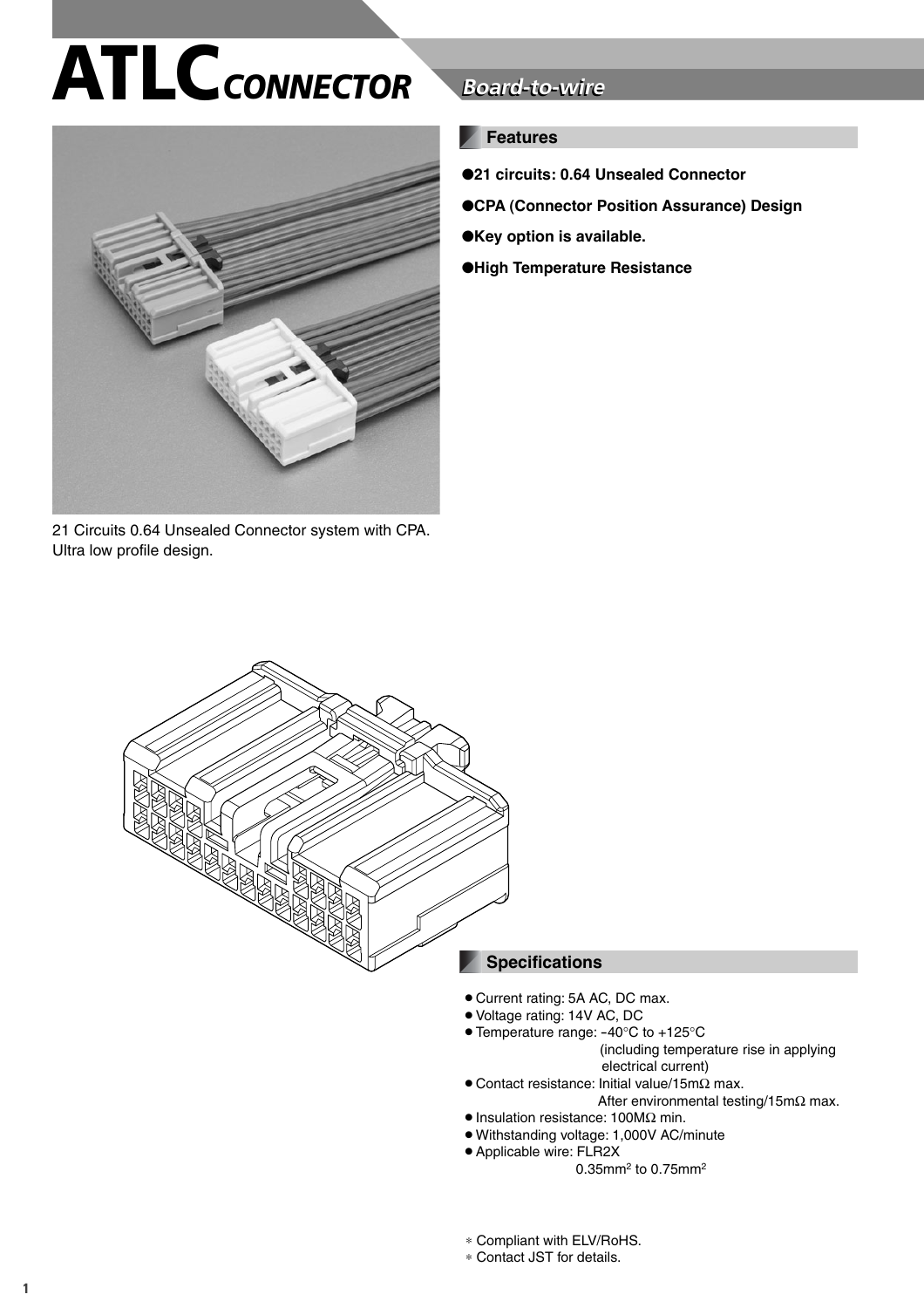## *ATLC CONNECTOR*

## **Female terminal**



|                   | Applicable wire range           |                         |           |
|-------------------|---------------------------------|-------------------------|-----------|
| Model No.         | Conductor<br>(mm <sup>2</sup> ) | Insulation O.D.<br>(mm) | Q'ty/reel |
| 1) SAIT-A03T-M064 | $0.35$ to $0.5$                 | $\leq 1.9$              | 6.500     |
| 1) SAIT-A02T-M064 | 0.75                            | $\leq 1.9$              | 6,500     |
| 2 SAIT-A03GF-M064 | $0.35$ to $0.5$                 | $\leq 1.9$              | 6,500     |
| 2 SAIT-A02GF-M064 | 0.75                            | $\leq 1.9$              | 6,500     |

Material and Finish

<sup>q</sup>Copper alloy, tin-plated (reflow treatment)  $@$ Copper alloy, nickel-undercoated, Contact area; gold-plated Barrel area; tin-plated

#### **Female connector**



| Circuits | Model No.     | $Q'$ ty/box | Housing<br>Color | <b>TPA and CPA</b><br>Color |  |  |  |
|----------|---------------|-------------|------------------|-----------------------------|--|--|--|
| 21       | ATLCPB-21-2AY | 1.000       | Yellow           | <b>Black</b>                |  |  |  |
|          | ATLCPB-21-2BH | 1,000       | Gray             | Natural                     |  |  |  |
| Material |               |             |                  |                             |  |  |  |
|          |               |             |                  |                             |  |  |  |
|          | Housing: PBT  |             |                  |                             |  |  |  |

Housing: PBT TPA: Glass-filled PBT CPA: Glass-filled PBT

## **Crimping machine, Applicator**

| Strip terminal  | Crimping<br>machine | Crimp applicator MKS-L |                            |  |
|-----------------|---------------------|------------------------|----------------------------|--|
|                 |                     | <b>Dies</b>            | Crimp applicator with dies |  |
| SAIT-A03()-M064 | AP-K2N              | MK/SAIT-A03-064        | APLMK SAIT-A03-064         |  |
| SAIT-A02()-M064 |                     | MK/SAIT-A02-064        | APLMK SAIT-A02-064         |  |

Note: When crimping operation is conducted using an applicator and die set other than the above, JST cannot guarantee the performance of the terminal.